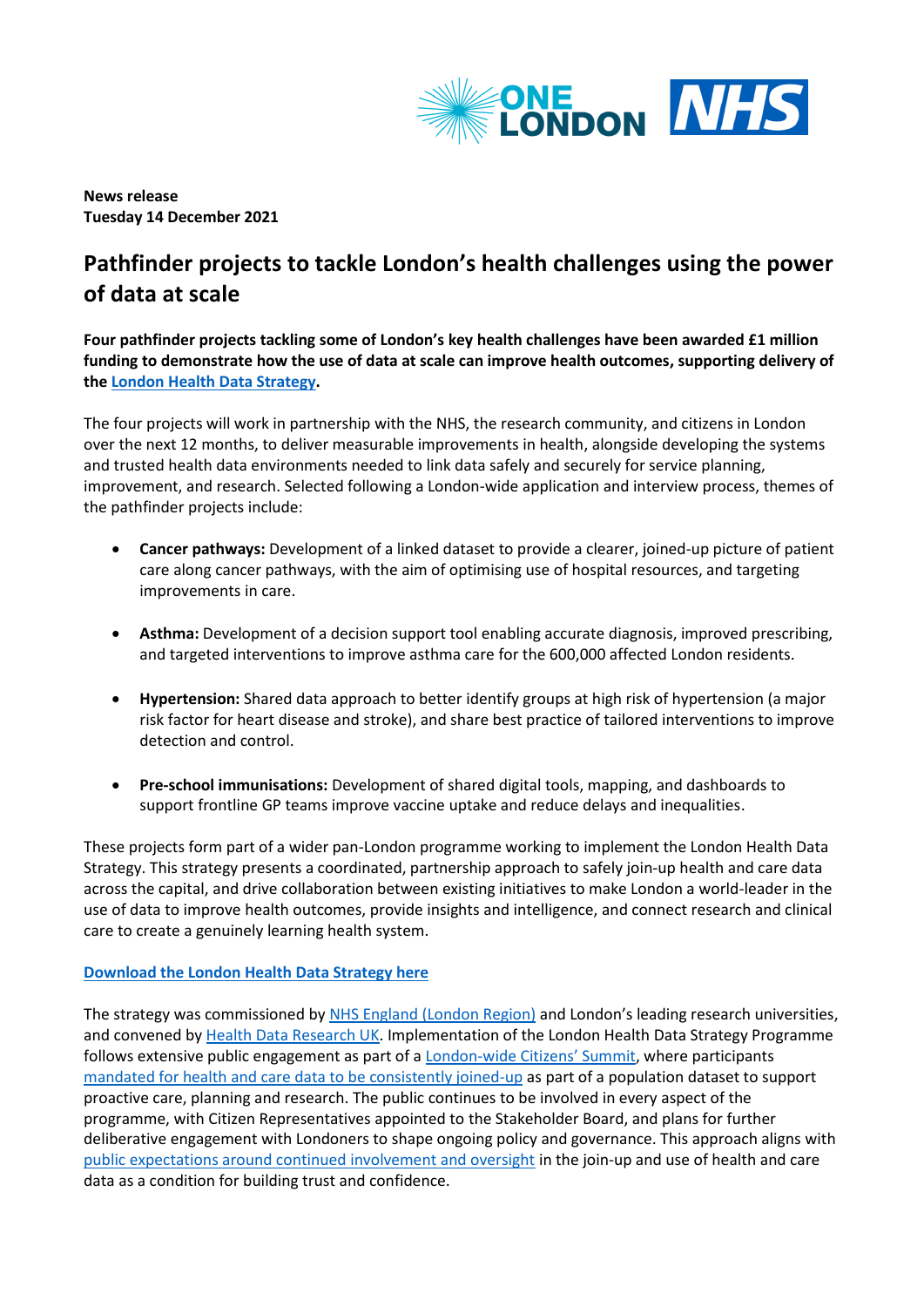

Professor Andrew Morris, Director of [Health Data Research UK,](https://www.hdruk.ac.uk/) who led the development of the London Health Data Strategy, commented:

*"The London Health Data Strategy has been developed in line with public recommendations for how health and care data should be joined up and used to support service planning, improvement, and research. We have a responsibility to Londoners to ensure their expectations are met. As such, it is fantastic to see implementation of the strategy starting to come to fruition through this partnership programme and the launch of the pathfinder projects."* 

Deborah Millington, Citizen Representative on the London Health Data Strategy Programme Board, said:

*"Having participated in the Citizens' Summit and helped to form the recommendations and conditions for the use of health and care data in London, it is great to see public expectations being delivered through the London Health Data Strategy Programme. I am committed to helping ensure that the public and patients are involved in every aspect of this important initiative, and in my role as Citizen Representative I will continue to have input and oversight."* 

Professor Sir Mark Walport, Chair at [Imperial College Academic Health Science Centre,](https://www.ahsc.org.uk/) and Co-Chair of the London Health Data Strategy Programme, said:

*"London has some of the richest datasets in the world, however data is often fragmented, inconsistently structured, and cumbersome to access. This limits the capability to harness this data to drive insights and health and care improvement. By bringing together the NHS, research community, and citizens in partnership, our vision is to join-up data from across the London system to create a trusted health data environment that will drive improvements in the health and wellbeing of Londoners."*

Professor Ian Abbs, Chief Executive of [Guy's and St Thomas' NHS Foundation Trust](https://www.guysandstthomas.nhs.uk/Home.aspx), and Co-Chair of the London Health Data Strategy Programme, commented:

*"Londoners have told us that they expect all health and care organisations in London to join-up information consistently to support and improve service planning, and to enhance our research and development capabilities. This important programme will underpin and enable the consistent use of health and care data for these purposes, building trust and confidence around data use that, importantly, meets public expectation."*

# **ENDS**

# **Notes for Editors:**

- For more information contact James Friend, London Health Data Strategy Programme Director, and Director of Strategy for NHS England (London Region): james.friend@nhs.net
- The London Health Data Strategy Programme is on a mission to improve the health and wellbeing of Londoners, and solve health and care challenges, using the power of data at scale. This partnership programme involves the NHS, research community, and citizens, working together towards a shared ambition to make London the world's healthiest global city.
- Partners include NHS England (London Region), OneLondon Local Health and Care Record programme, London's five Integrated Care Systems, three Academic Health Science Networks, three Academic Health Science Centres, and NHSX.